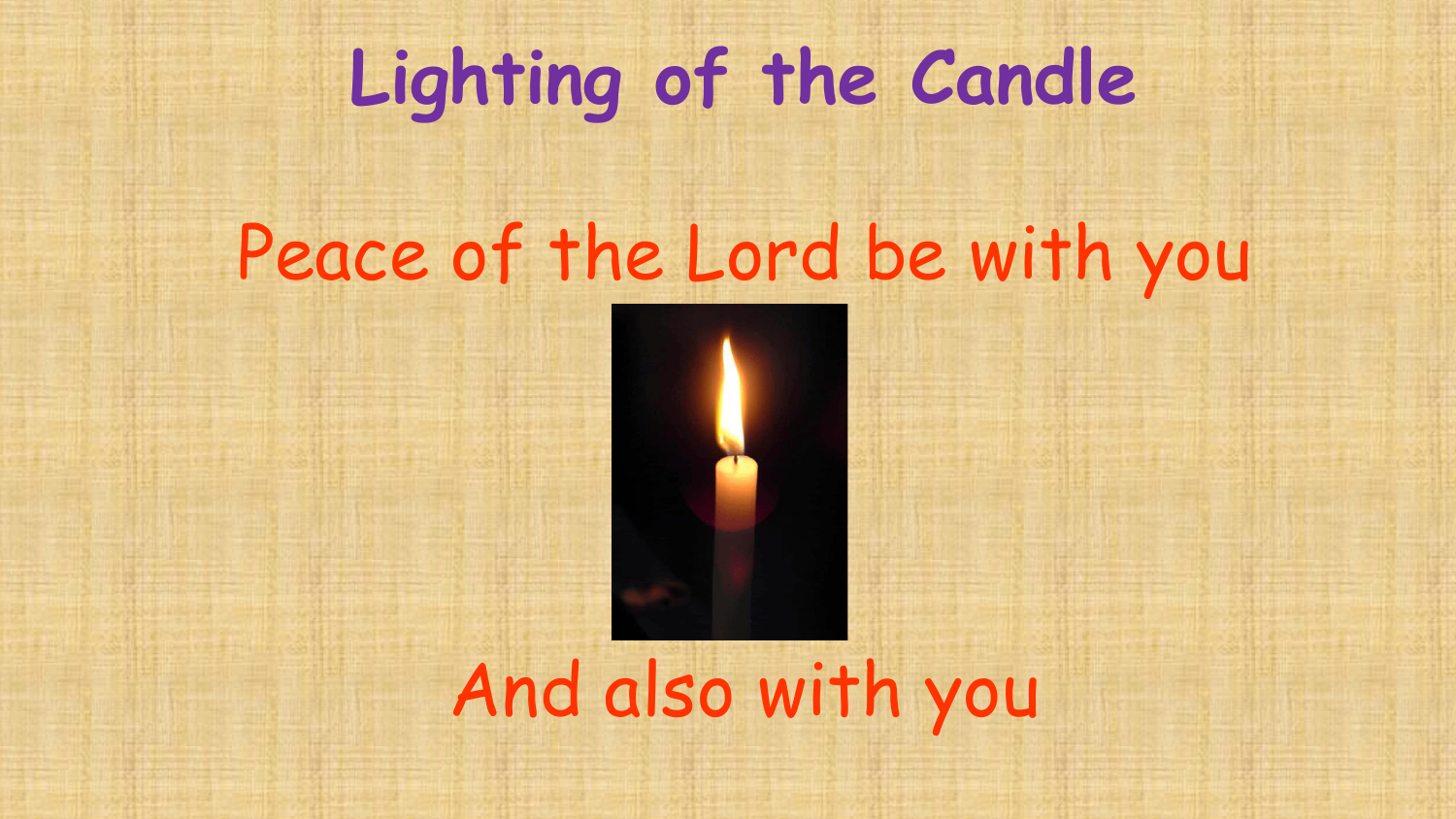### **Welcome Words**

We light three candles in the name of: God the Father, the Son and the Holy Spirit to worship together and think about our value **Perseverance**.

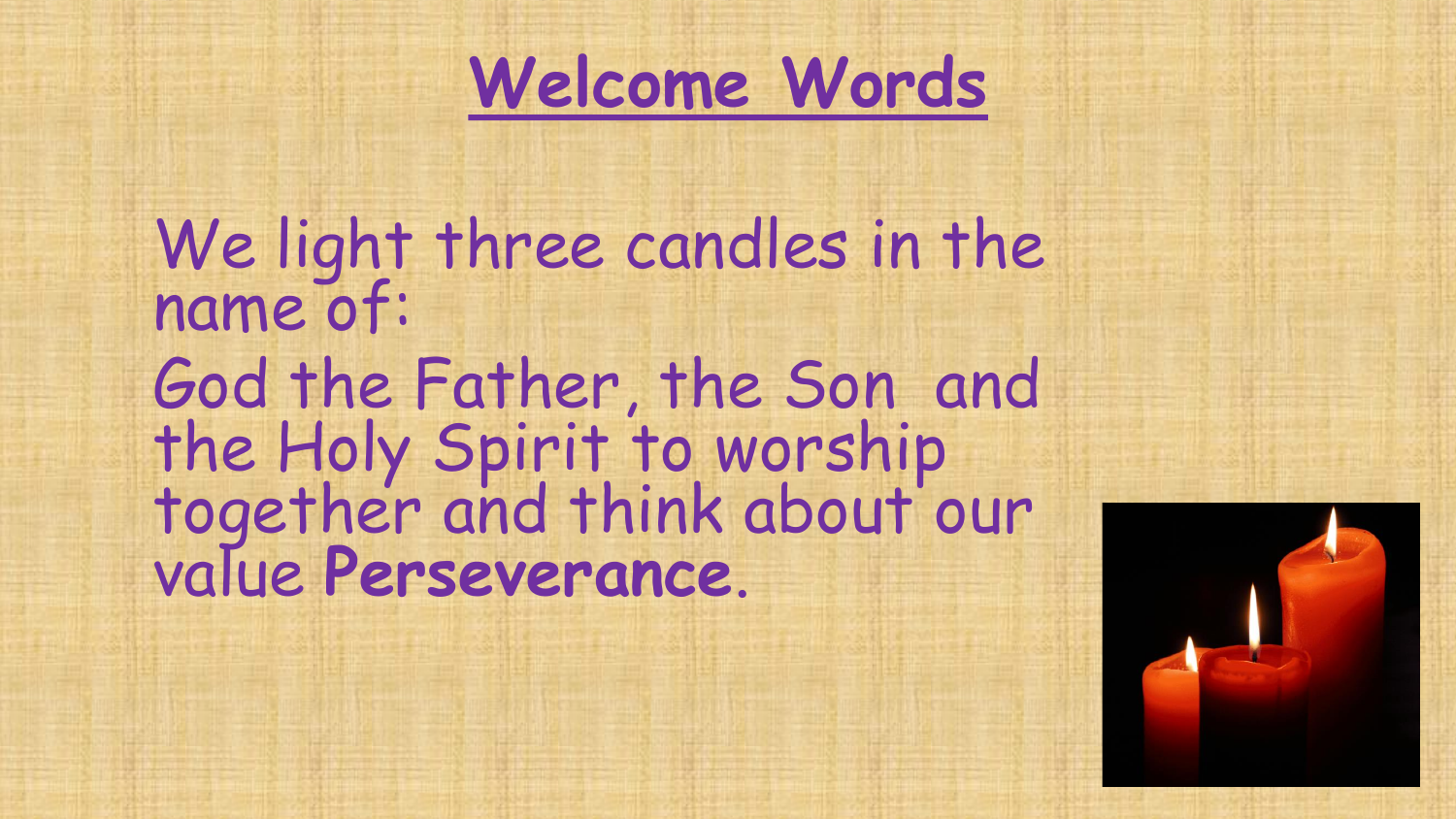Let us run with perseverance the race that lies before us. Let us keep our eyes fixed on Jesus, on whom our faith depends from beginning to end



HEBREWS 12.1-2



Indeed, those who patiently persevere will truly receive a reward without measure

Quran 39:10

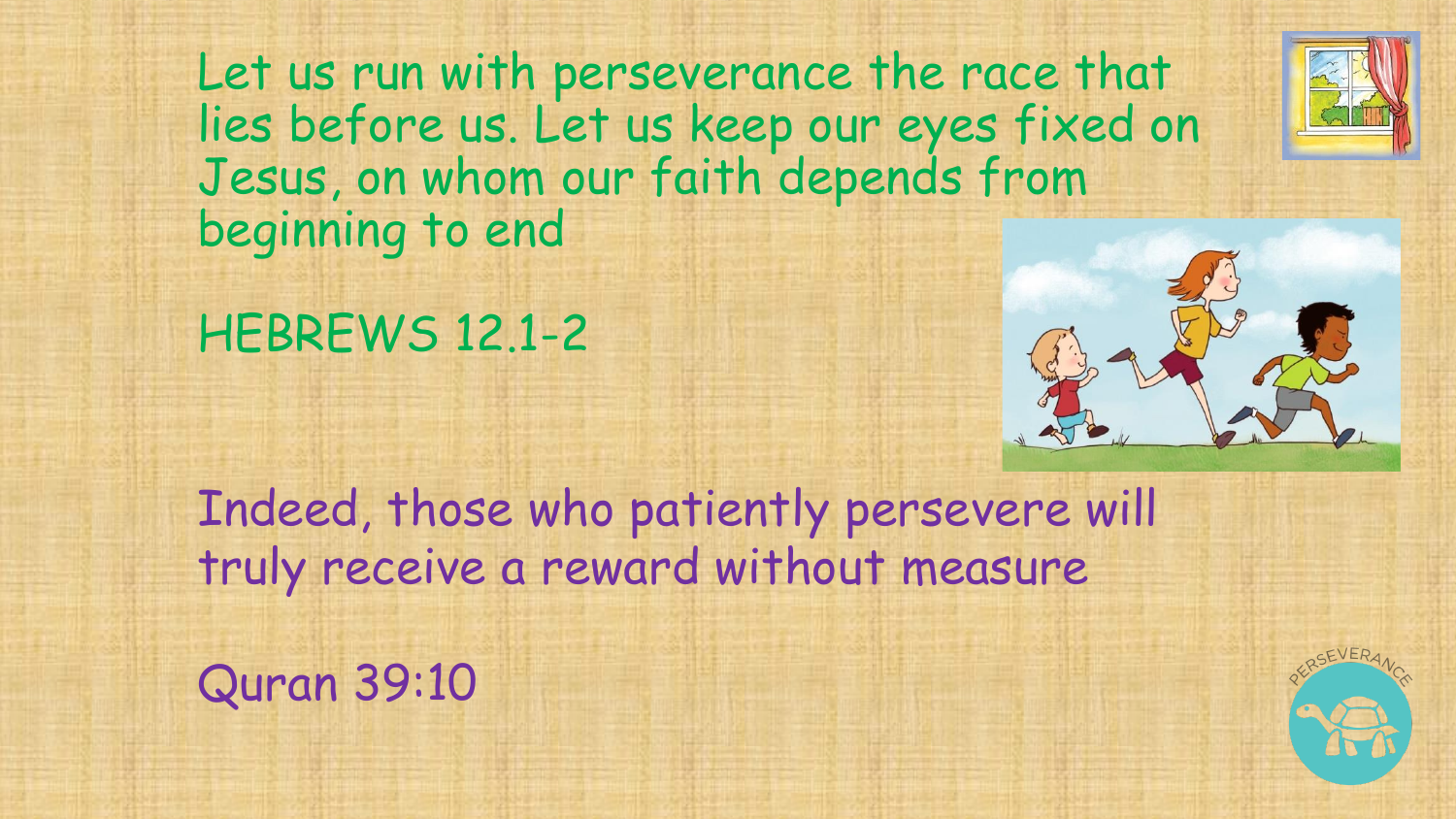**Perseverance is…. P**ressing on **E**ager to continue **R**unning the race **S**ticking with things **E**ncouraging each other to keep going **V**aluing the support of others **E**yes fixed on the target **R**eaching a goal over time **A**iming to complete the task **N**ot giving up **C**ommitment to keep going **E**nding up where you want to be



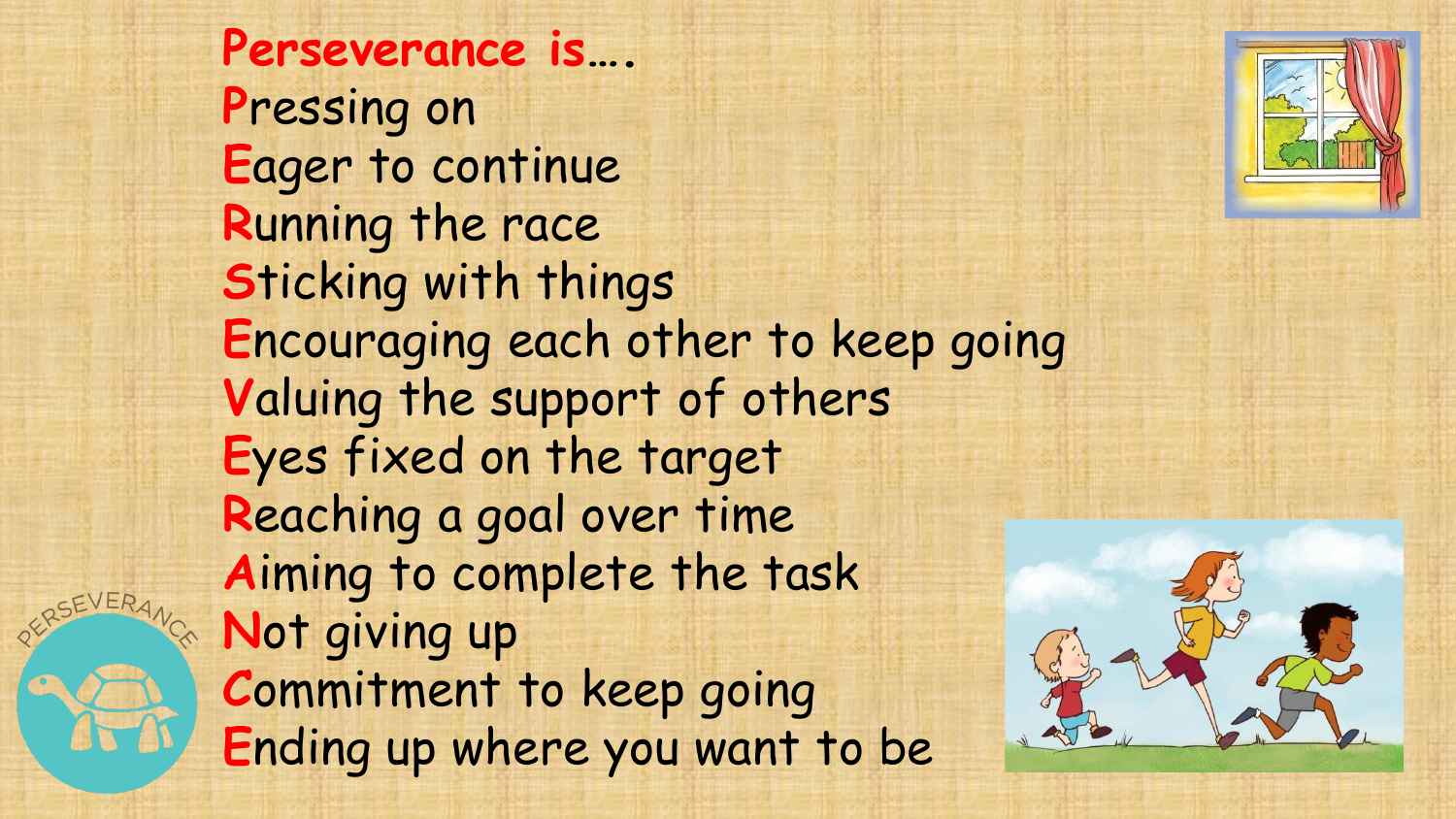#### Endurance Goal Resolute

#### Determination Persist

# Intent

# Unshakable

## Steadfast

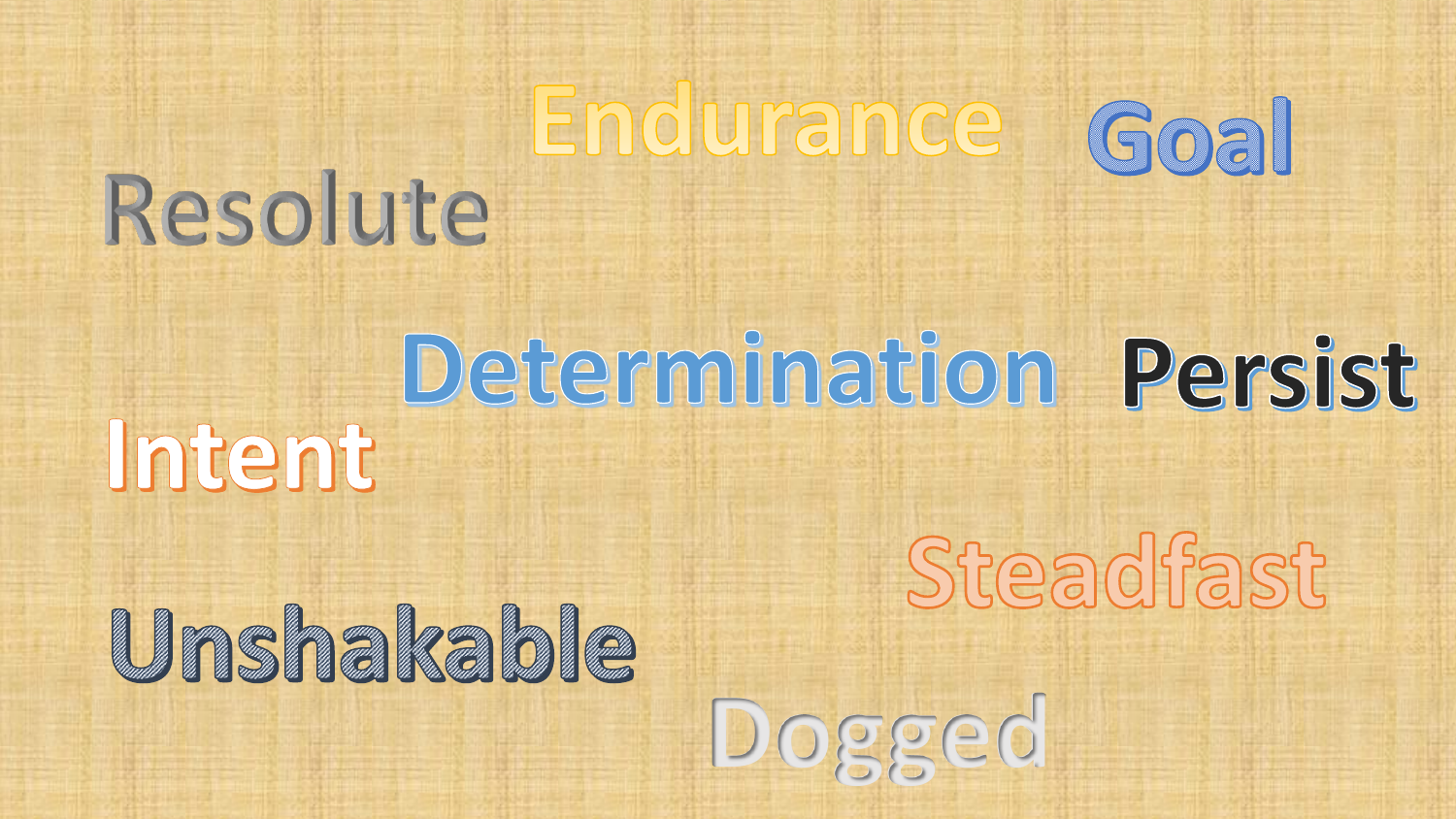

# What's our destination?

## How will we get there?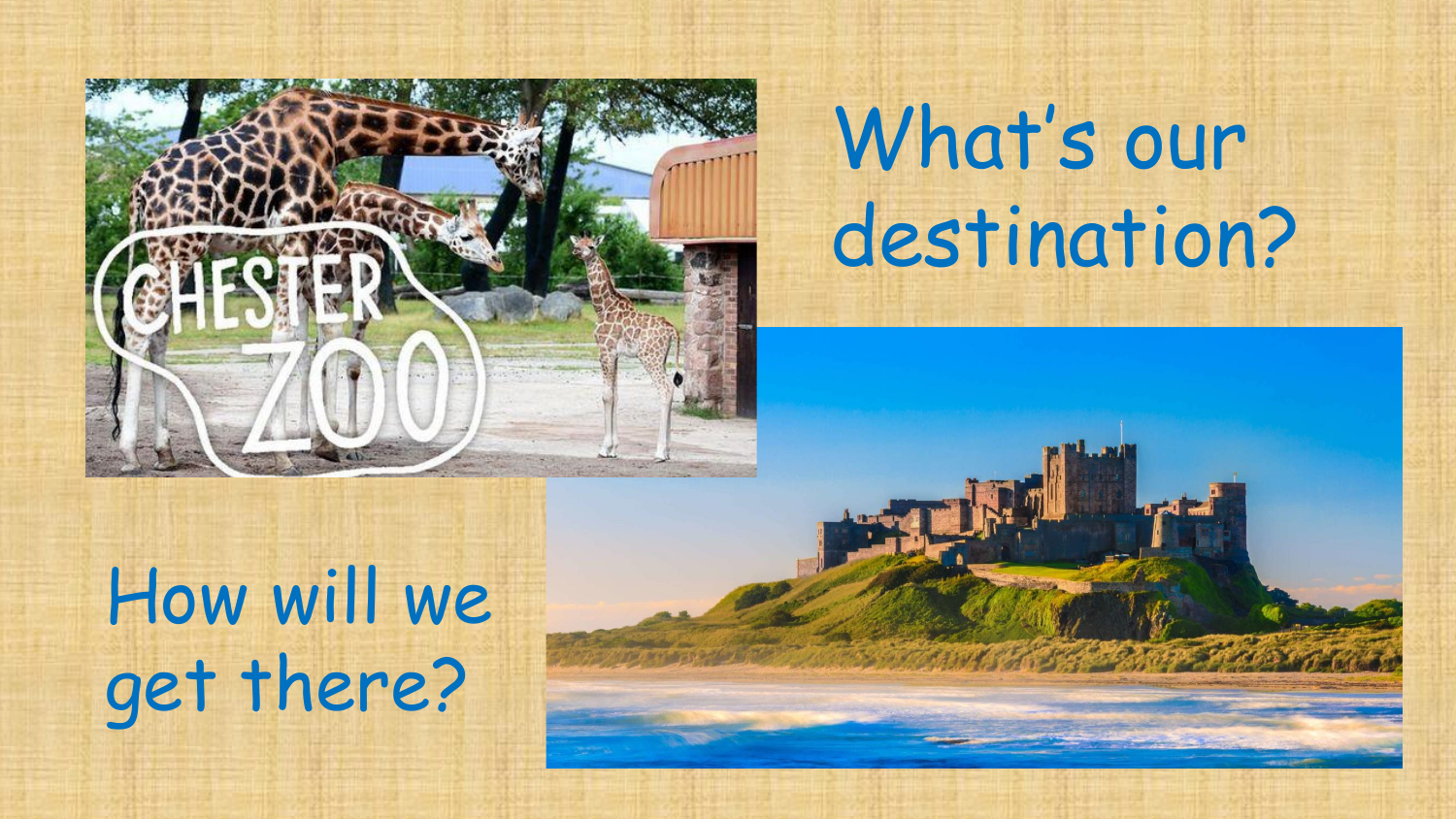### Plan your journey

What is your challenge? antinvenince wanaging distraction maticing How will you need to plan? How will you achieve it? What will you need to do? How will you know when you have achieved it?

How will you need to use perseverance and courage to meet your challenge?

How will you ask for God's help to achieve your goal?





"Failure is an opportunity to grow" GROWTH INDSET

"I can learn to do anything I want" "Challenges help me to grow"

"My effort and attitude<br>determine my abilities"

"Feedback is constructive"

"I am inspired by the success of others"

"I like to try new things"

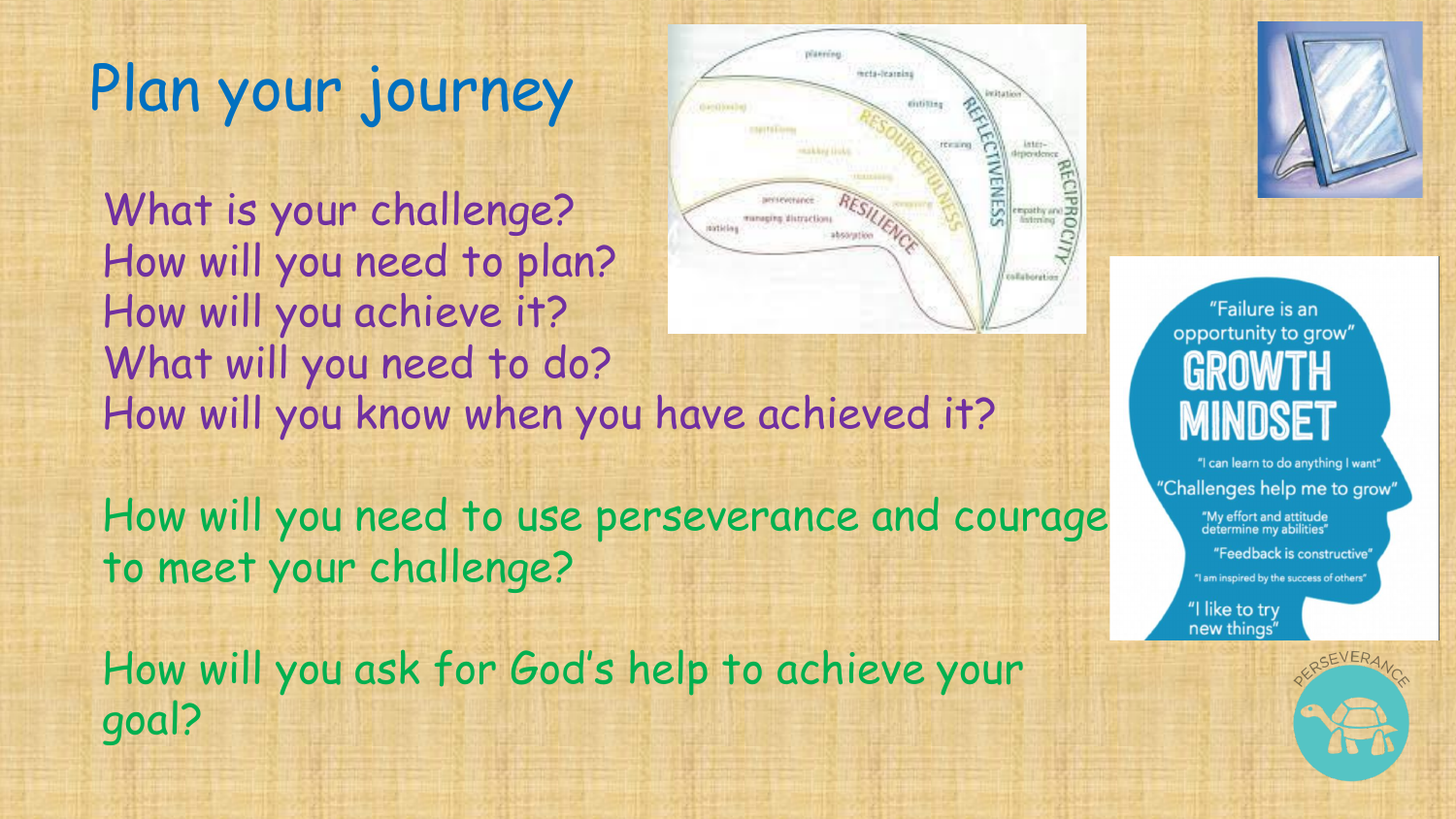#### *Time to Reflect Have you ever needed perseverance to meet a challenge?*



**RA** 

'I can do all things through Him who strengthens me' Philippians 4:13

Sometimes the route can be easy, the weather is fine and sunny, and we know where we're going. At other times the route can be difficult, the weather might be stormy, we can't see very far, and we need lots of perseverance to reach our destination.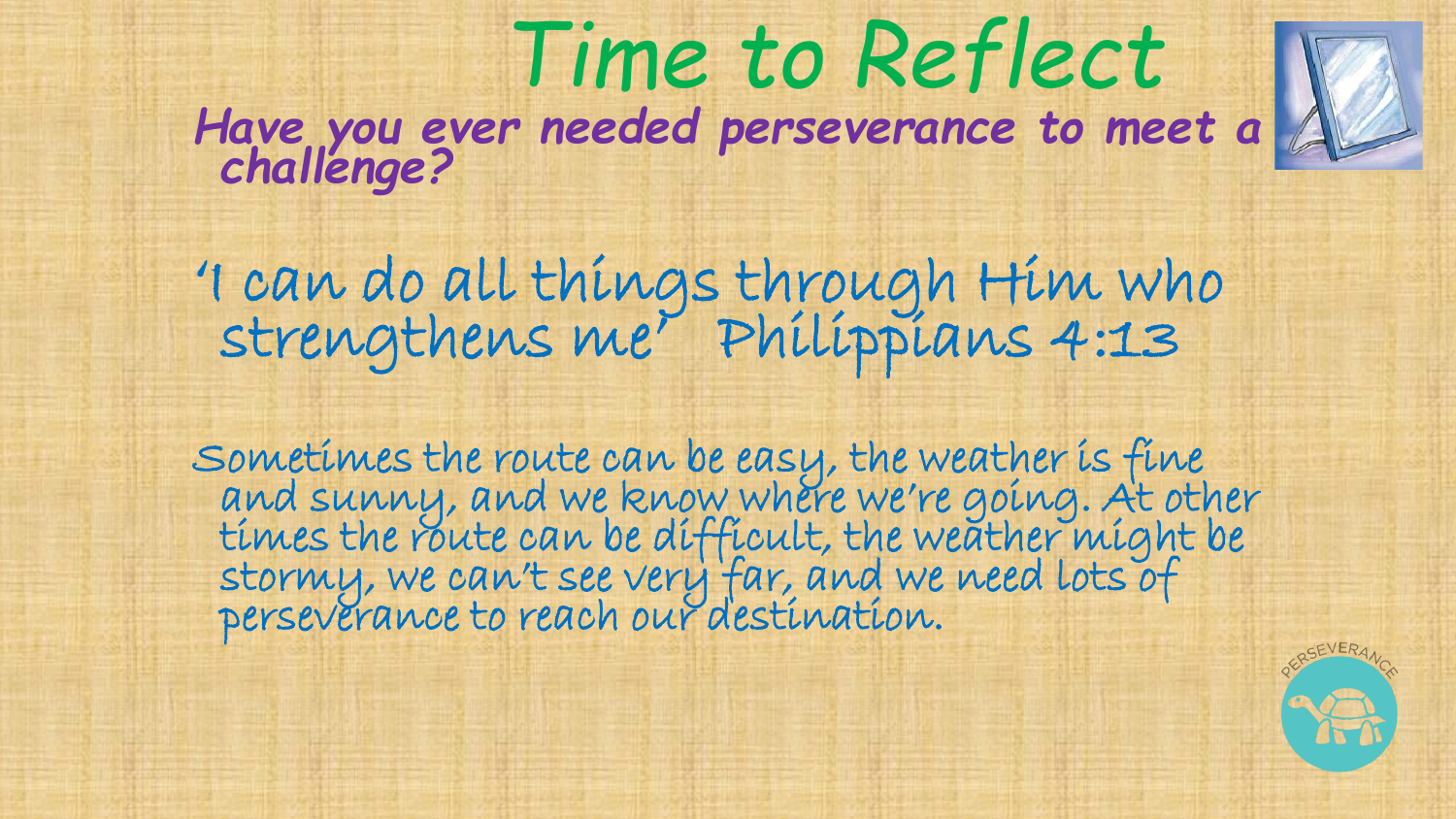#### The Perseverance Prayer

**Lord, When I feel worried about facing a new challenge Response: Help me to persevere.**

**When the going gets tough Response: Help me to persevere.**

**When I feel like giving up Response: Help me to persevere.**

**All: Amen**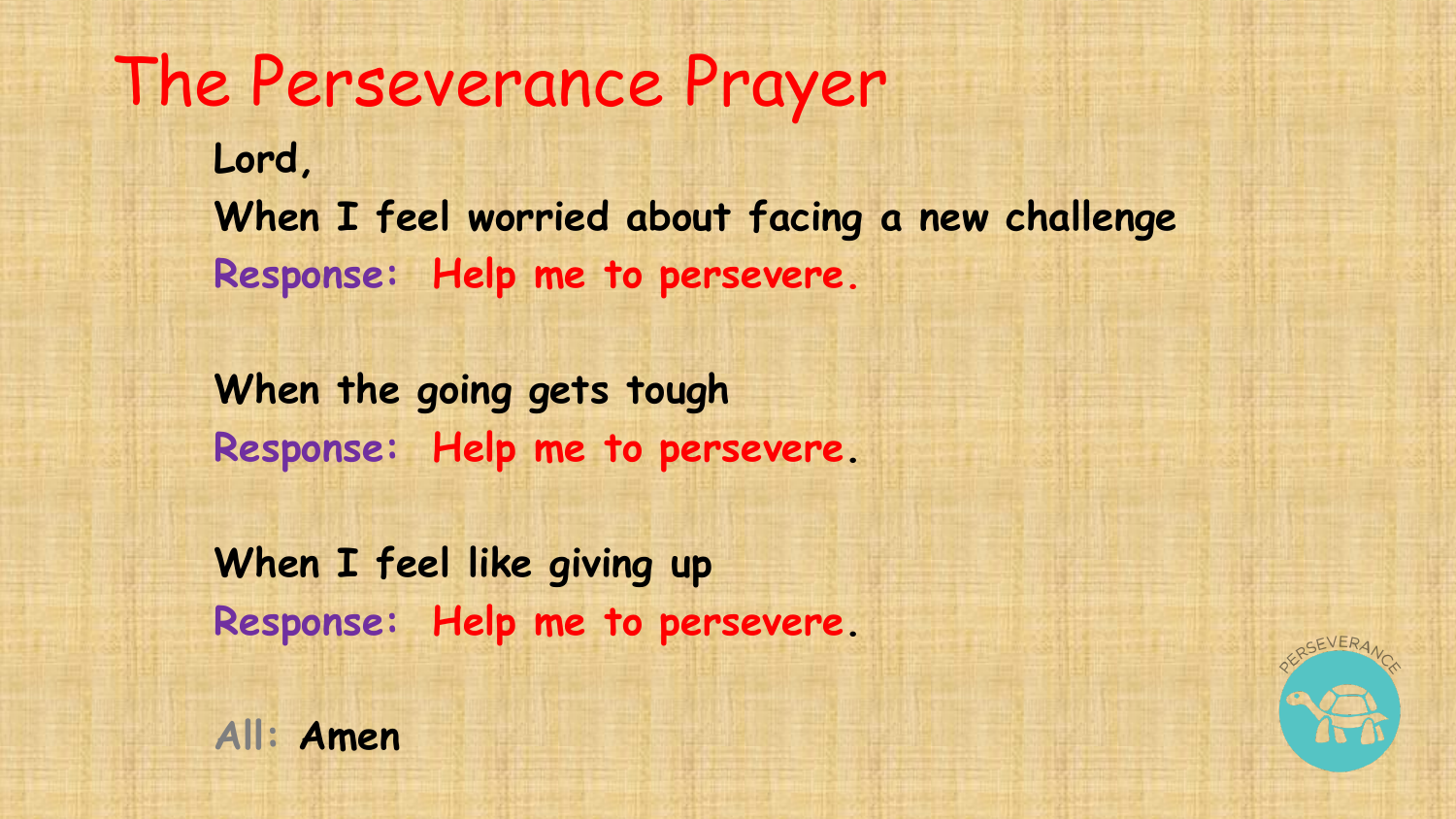## Response & Challenge

**Perseverance is…. P**ressing on **E**ager to continue **R**unning the race **S**ticking with things **E**ncouraging each other to keep going **V**aluing the support of others **E**yes fixed on the target **R**eaching a goal over time **A**iming to complete the task **N**ot giving up **C**ommitment to keep going **E**nding up where you want to be

**Think about a challenge ahead?**

**How will you use perseverance and courage to reach your goal?**

**How will you use your learning muscles, your Growth mindset and God's help?**